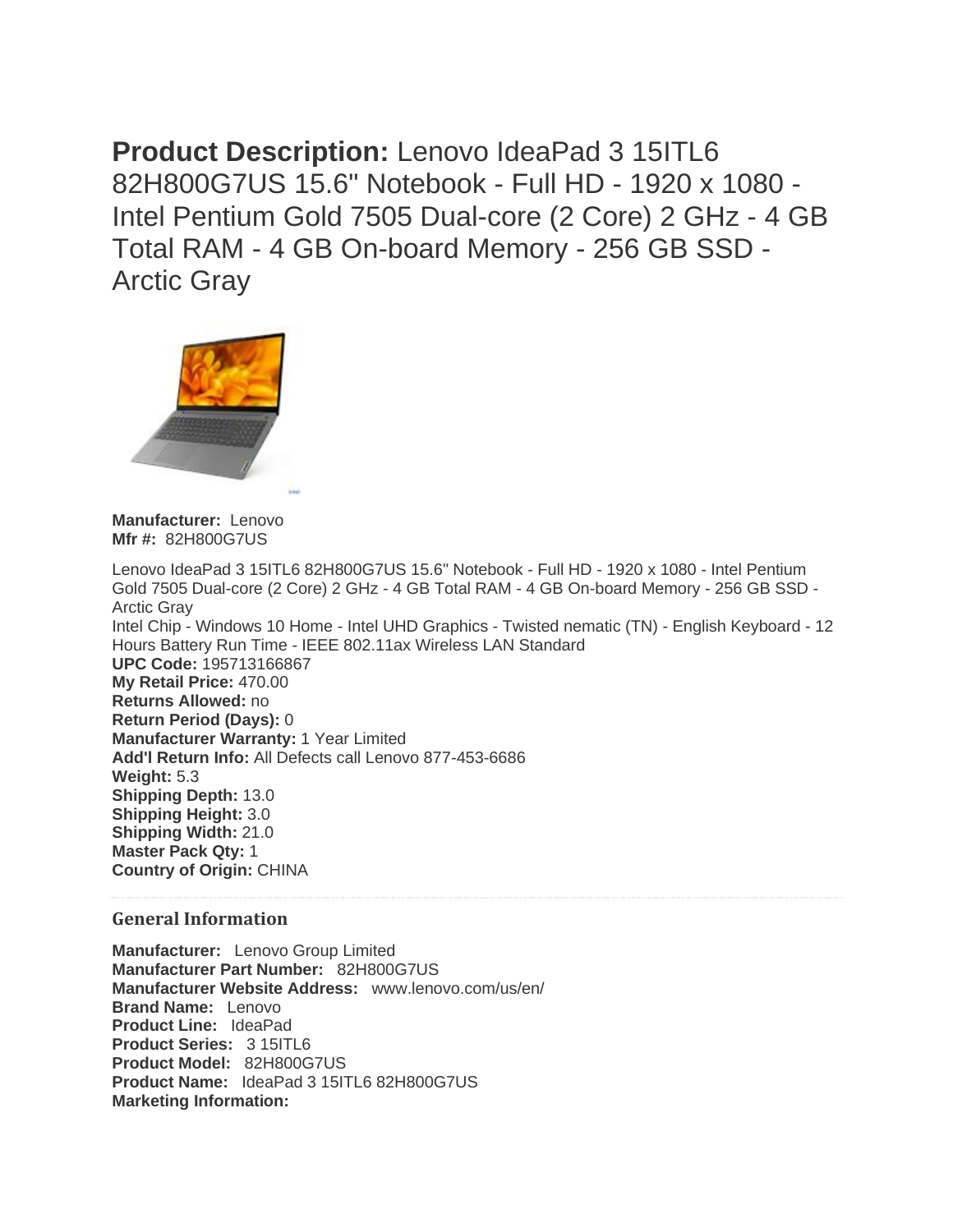## **3 Series | Affordable laptops for everyday**

The IdeaPad 3 series has a slim body with immersive sound. A stylish laptop with excellent performance.

**Product Type:** Notebook

#### **Technical Information**

**Release Month:** May **Release Year:** 2021

#### **Processor**

**Processor Manufacturer:** Intel **Processor Type: Pentium Gold Processor Model:** 7505 **Processor Core:** Dual-core (2 Core) **Processor Speed:** 2 GHz **Maximum Turbo Speed:** 3.50 GHz

# **Chipset**

**Chipset Manufacturer:** Intel

#### **Memory**

**Standard Memory:** 4 GB **Memory Speed:** 3200 MHz **On-board Memory:** 4 GB **On-board Memory Technology:** DDR4 SDRAM **Memory Form Factor:** On-board **Number of Total Memory Slots:** 1 **Number of Occupied Memory Slots:** 0 **Number of Free Memory Slots:** 1 **Maximum Memory Supported:** 12 GB

#### **Storage**

**Drive Type:** SSD **Total Solid State Drive Capacity:** 256 GB **SSD Form Factor:** NVMe M.2 PCI Express **Optical Drive Type:** No

**Display & Graphics**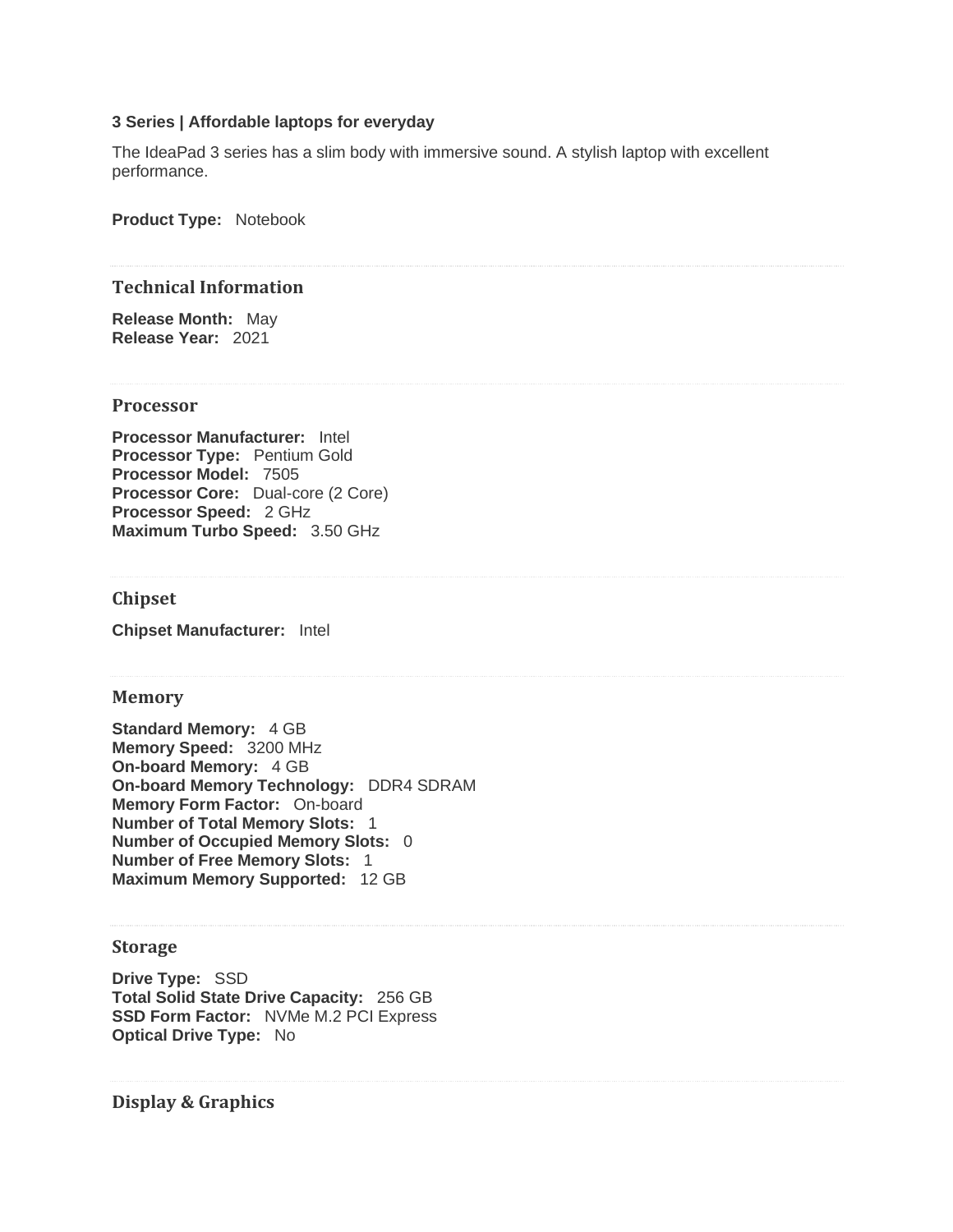**Screen Size:** 15.6" **Display Screen Technology:** Twisted nematic (TN) **Screen Mode:** Full HD **Screen Resolution:** 1920 x 1080 **Touchscreen:** No **Graphics Controller Manufacturer:** Intel **Graphics Controller Model:** UHD Graphics **Graphics Memory Technology:** DDR4 SDRAM **Graphics Memory Accessibility:** Shared

# **Network & Communication**

**Wireless LAN:** Yes **Wireless LAN Standard:** IEEE 802.11ax **Bluetooth:** Yes

# **Built-in Devices**

**Front Camera/Webcam:** Yes **Finger Print Reader:** Yes

## **Interfaces/Ports**

**HDMI:** Yes **Total Number of USB Ports:** 3 **Number of USB 3.2 Gen 1 Ports:** 1 **Number of USB 3.2 Gen 1 Type-C Ports:** 1 **Network (RJ-45):** No

#### **Software**

**Operating System Platform:** Windows **Operating System:** Windows 10 Home **Operating System Language:** English **Operating System Architecture:** 64-bit

## **Input Devices**

**Keyboard Backlight:** No **Keyboard Localization:** English

**Battery Information**

**Maximum Battery Run Time:** 12 Hours